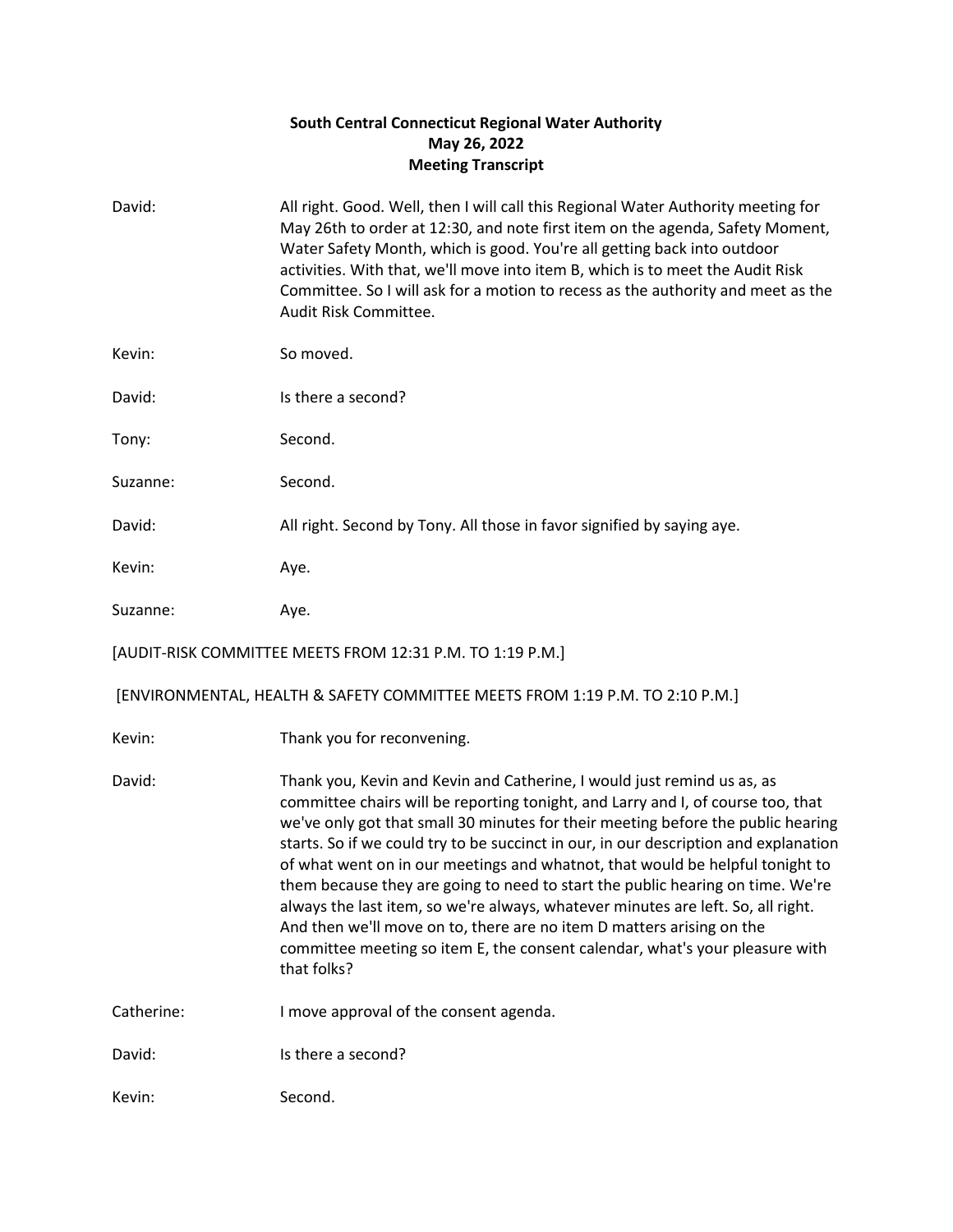| Suzanne:   | I'll second that.                                                                                                                                                                                                                                                                                                                                                                                                                                                                                                                                              |
|------------|----------------------------------------------------------------------------------------------------------------------------------------------------------------------------------------------------------------------------------------------------------------------------------------------------------------------------------------------------------------------------------------------------------------------------------------------------------------------------------------------------------------------------------------------------------------|
| David:     | Oh, seconded by Kevin and Suzanne. Are there any questions or clarifications<br>needed on any of the items? Seeing none, sensing you're ready to vote? All<br>those in favor, signify by saying "Aye."                                                                                                                                                                                                                                                                                                                                                         |
| Group:     | Aye.                                                                                                                                                                                                                                                                                                                                                                                                                                                                                                                                                           |
| David:     | Passes unanimous or heard all five of us. All right. We're onto item F, finance.<br>Consider an act on a resolution regarding interim funding obligations and<br>project loan obligations for West River Treatment Plant. This is the standard<br>DWSRF. Is that right, Rochelle? Oh, you're on mute.                                                                                                                                                                                                                                                          |
| Rochelle:  | It's actually a little nuanced because, as Larry mentioned previously, we've<br>actually been able to work with DWSRF, where they actually changed their<br>language in the loan agreement that will allow us to actually do interim<br>financing with them as well as the project loan obligations. So from that regard,<br>it's a little bit different. So we definitely want to move forward with working<br>with DWSRF and actually do a interim financing for the West River Project that<br>was already approved in prior resolutions to be under DWSRF. |
| David:     | And this gets us the same low 2% for that, which is cheaper than what we were<br>getting. The interim financing from commercial banks, right?                                                                                                                                                                                                                                                                                                                                                                                                                  |
| Rochelle:  | Yes, because right now DWSRF is still 2%. And during the intern period, we don't<br>actually have to pay debt service during that period, but we do need to be able<br>to cover from our 14% coverage requirement, the debt service. So this is really<br>great news. We want to work with them to start with a relatively small IFO for<br>the West River Treatment Plant.                                                                                                                                                                                    |
| David:     | All right. Are there any questions or comments. Who would like to move this<br>item?                                                                                                                                                                                                                                                                                                                                                                                                                                                                           |
| Catherine: | I do actually have a, well I'll move the item and then I have a question.                                                                                                                                                                                                                                                                                                                                                                                                                                                                                      |
| David:     | Moved by Catherine, who was like to second?                                                                                                                                                                                                                                                                                                                                                                                                                                                                                                                    |
| Kevin:     | Second.                                                                                                                                                                                                                                                                                                                                                                                                                                                                                                                                                        |
| David:     | Seconded by Kevin and Catherine, your question?                                                                                                                                                                                                                                                                                                                                                                                                                                                                                                                |
| Catherine: | So there's interim financing, but does the permanent financing take out the<br>interim financing?                                                                                                                                                                                                                                                                                                                                                                                                                                                              |
| Rochelle:  | Yeah, actually we actually had to work with them to make the wording such that<br>there's really one, overall financing and that there's not, we don't have to pay<br>out the IFO, it moves immediately into the PLO.                                                                                                                                                                                                                                                                                                                                          |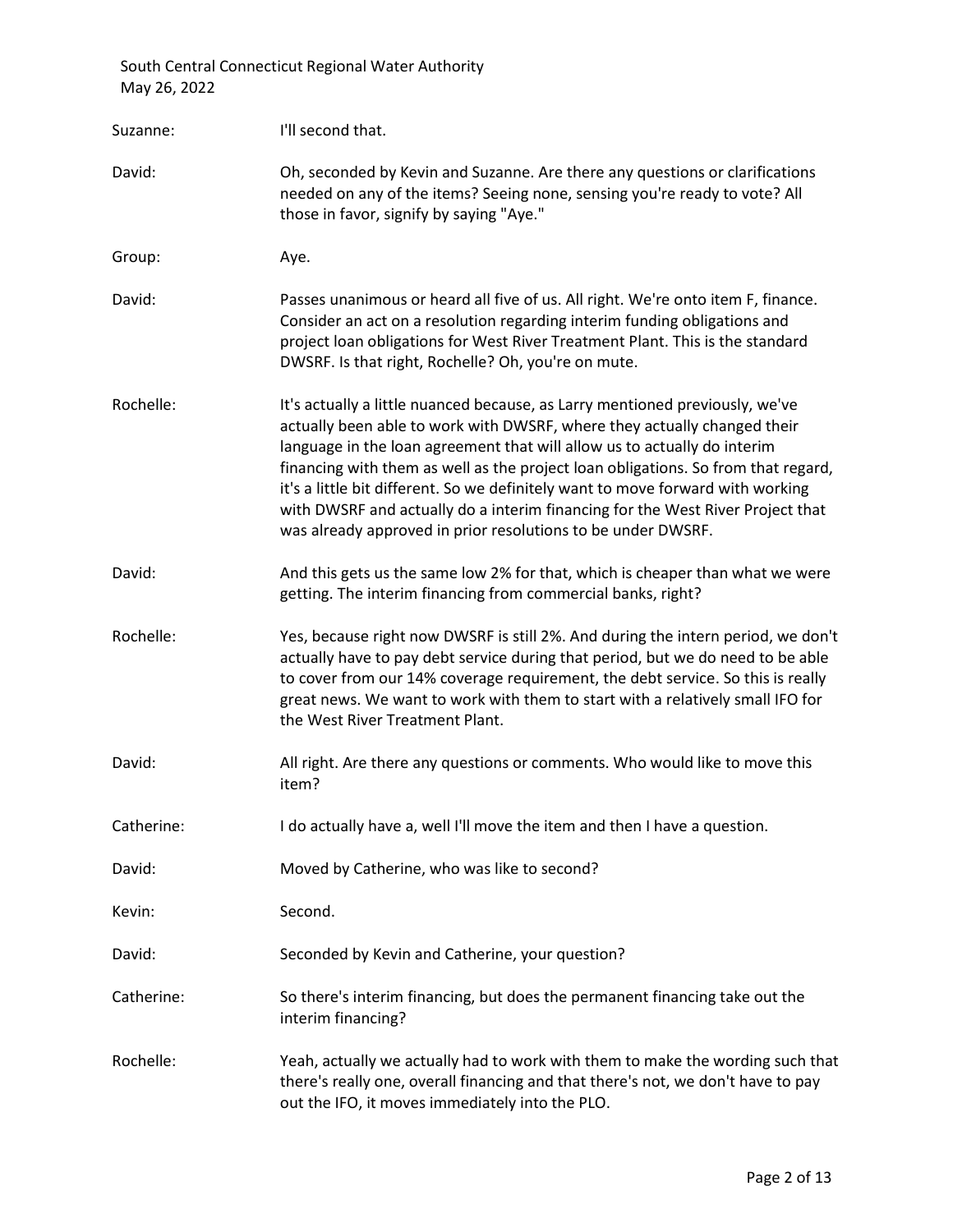| Catherine: | Okay, great. I didn't quite see that in here, so. Okay. I mean, I see what you<br>described it. I didn't see a, what would've been like a prelim, like a TAN taking<br>out the note with a final financing letter. So this is fine. Yes. I'm fine with it now. |
|------------|----------------------------------------------------------------------------------------------------------------------------------------------------------------------------------------------------------------------------------------------------------------|
| Tony:      | You sure now?                                                                                                                                                                                                                                                  |
| David:     | Very good.                                                                                                                                                                                                                                                     |
| Catherine: | There was something, a little confusing, but now it works for me. Okay.                                                                                                                                                                                        |
| David:     | All right. Are there other questions or comments? Seeing none, sensing you're<br>ready to vote. All those in favor signified by saying "Aye."                                                                                                                  |
| Group:     | Aye.                                                                                                                                                                                                                                                           |
| David:     | Heard all five votes accounted for. Thank you very much.                                                                                                                                                                                                       |
| Catherine: | Thank you.                                                                                                                                                                                                                                                     |
| David:     | Next item is updates. Larry, is this going to be long? Do we want to have this?<br>And then we'll take a break before we do the other items. Is that all right?                                                                                                |
| Larry:     | Yes. Let's let's take a break. I think that would be good.                                                                                                                                                                                                     |
| David:     | Okay. All right. Well, we'll take a break now for 10 minutes. We'll come back at<br>$2:25$ then.                                                                                                                                                               |

[AUTHORITY BREAKS FROM 2:15 P.M. TO 2:25 P.M.]

- David: All right. We ready to gather back? Larry, you're going to do the update, right? [inaudible] active. And so I call the meeting back to order and note that we have three of us in attendance, with Tony on his way back. And then Suzanne will pop in when she gets finished with something else she had to do for a few minutes. So Larry, it's all yours.
- Larry: All right. Thank you. Well, since we had a COVID update during the health and safety review, I won't touch on that. Some of the things I wanted to touch on is on the commercial front, we are getting ready to send a real estate purchase and sale agreement and an asset purchase agreement to the owner of an environmental testing lab. So hopefully, we'll be able to bring that to the board for final approval in June. And on the commercial business front, I have to shout out kudos to Dennis Donovan, one of our accountants by the name of [inaudible], and Rochelle, who worked together on building an in-house tool that will help us do an indicative value for potential acquisitions. So that way, we can tell pretty quickly, whether or not an owner's going to be wanting to enter into discussions with us. Whereas before, we used to have to outsource that activity. So kudos to the team for putting that tool together, so we can turn around an acquisition discussion fairly quickly.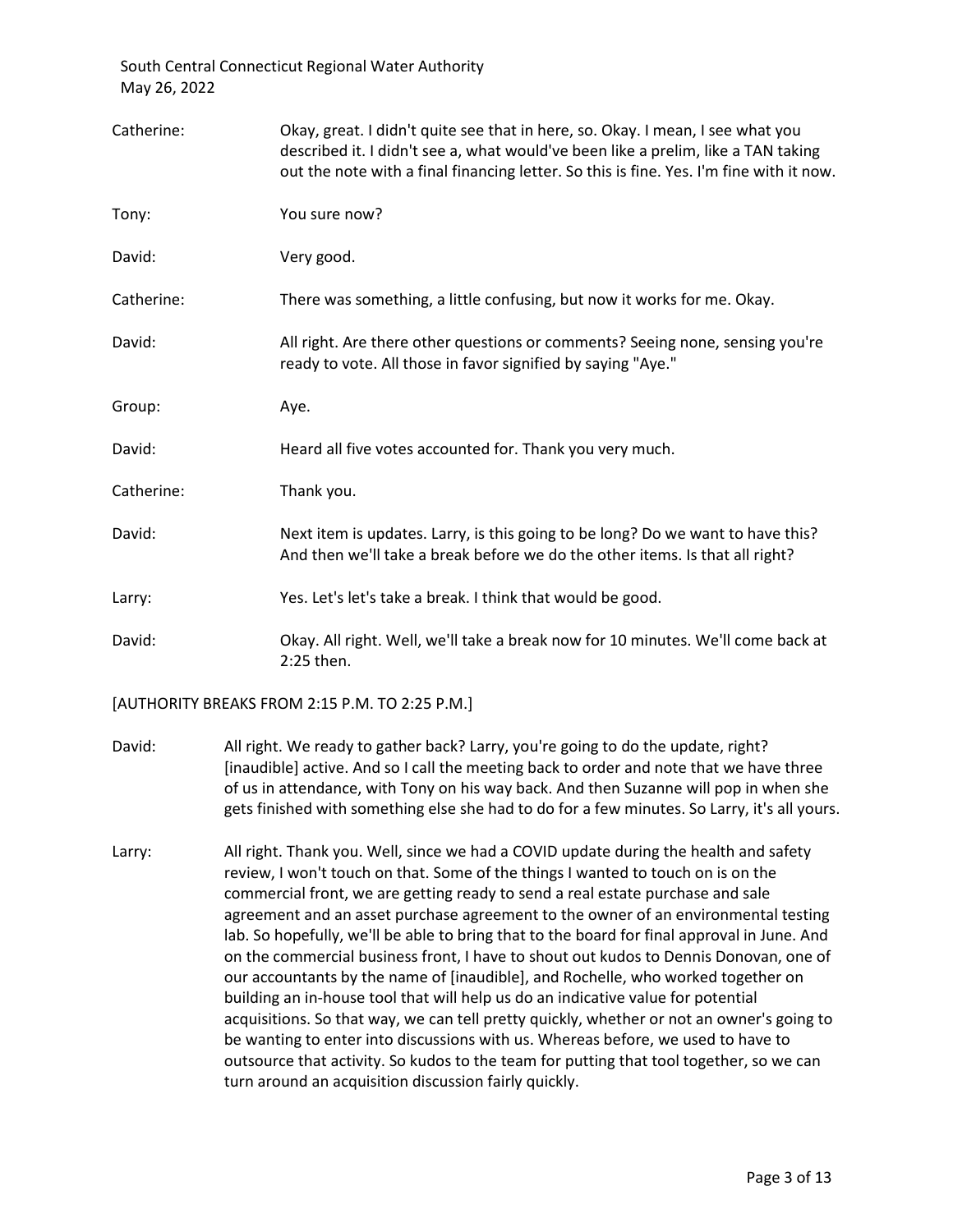Other items. I continue with my field visits. I was out with Jim Courchaine during the month of May, we visited five locations. And I outlined those on the board letter, so I won't go into detail on that now. And then on the Lake Whitney Dam and Spillway Improvement Project, there were two town halls facilitated in May at the Whitney Water Center on May five, which was in person. And on May 10, which was via Teams. Some 25 people living near the dam joined those meetings, which provided an opportunity to share information and solicit any of their concerns. Sunny provided a high level review of the proposed project and timeline, and then the participants were given an opportunity to speak. And we have a list of those particular questions that Sunny will send around to you.

But as you can imagine, it included things like the impact of construction traffic. What's the environmental impact? How the projects would be funded, as well as the look of the Whitney Dam being maintained. And I have to hand it to Steve Mongillo, who I understand attended both of those community meetings. And Sunny said that Steve did a great job addressing some of the residents' concerns. So thanks to Steve for taking time out of his schedule and engaging with the participants, because I heard he did a really great job. We'll have at least another one scheduled for this summer. And in the meantime, April and her team are reaching out to town officials and community influencers. Keeping on the theme of engagement. Last month, we put together employee work groups to work on the strategic initiatives for the organization's fiscal 23 strategic plan.

And that was to ensure that more individuals in the organization were involved in the planning process provided diverse perspectives and really, fostered a sharing of authority. So some 21 cross-functional employees came together to examine the fiscal 23 goals and objectives based on the four perspectives of the balanced scorecard. And those members joined the leadership team at an offsite meeting, and then subsequently presented at an all employee Teams meeting this past Tuesday. And I'm excited to say, that they'll also be involved in presenting the strategic plan along with the leadership team at the June authority meeting. Also too, as part of our leadership of the Southern Connecticut State University Utility Management Degree Program, I co-chair their advisory council. And I had the honor to introduce the keynote speaker at the School of Business Leadership Breakfast.

And his name is Raj Sisodia, who is the co-founder and chair emeritus of Conscious Capitalism Incorporated. And he spoke to the business community about the importance of stakeholder integration in today's rather turbulent work environment. And David, thanks too, for attending that meeting, and Naomi Campbell, as well as some leadership team colleagues joined me at that breakfast. So with that, I'll be glad to take any questions on my report.

David: Very thorough, Larry. That's good. No questions.

Larry: Okay. And then I've got two other things. At one of our previous authority board meetings, we were talking about the Valve Project that's going to be discussed tonight at the RPB. I would like to show you a video of the Valve Project, because there was an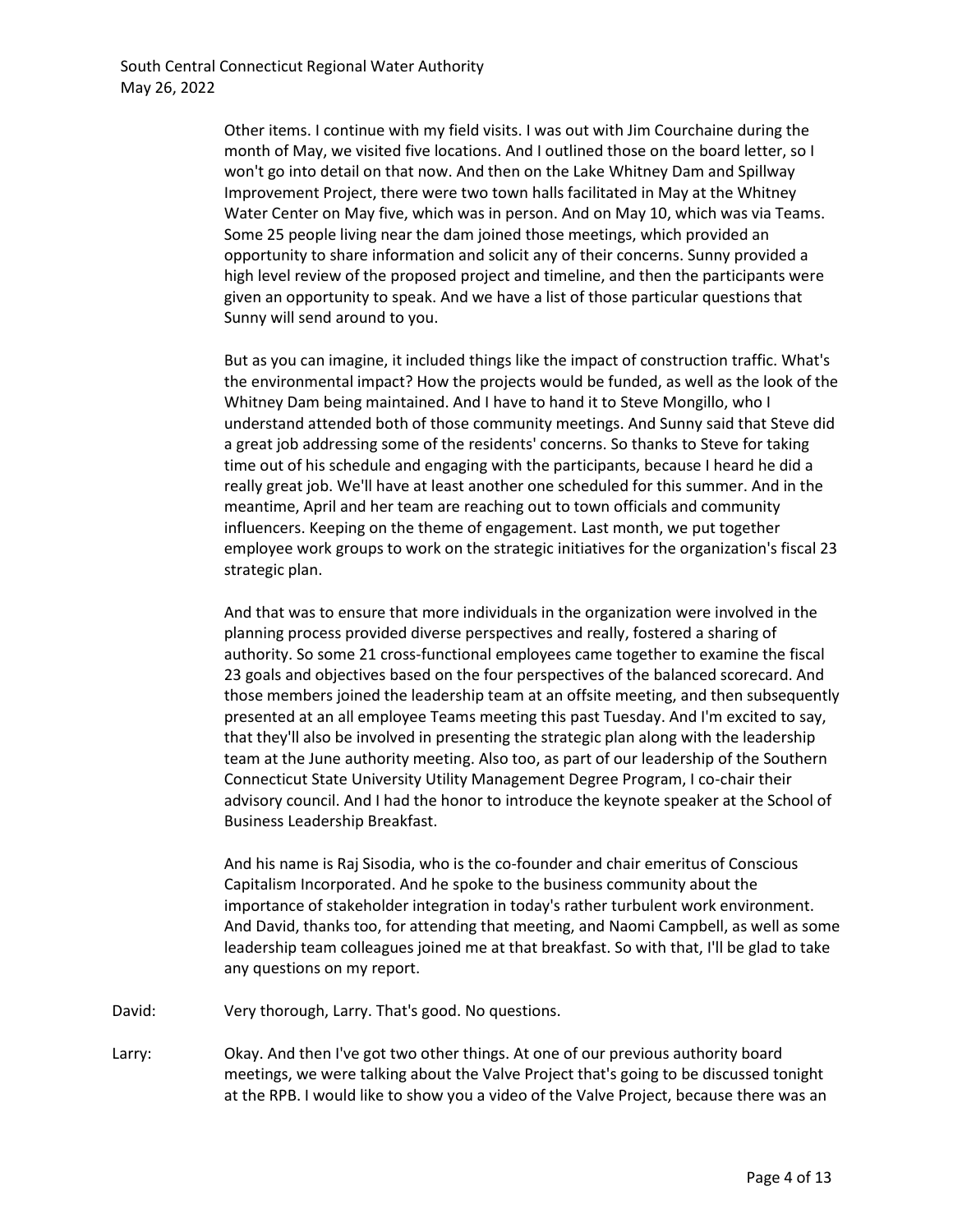> interest in seeing what that project looked like. It's only about a minute and it's going to be shown tonight at the RPB meeting as part of the public hearing. So Jennifer, can you download that or show that?

Jennifer: Yep. I'll put it on now. Just let me know for some reason, you cannot hear it. You should be able to, though.

Larry: Okay.

[VIDEO OF VALVE PROJECT SHOWN]

| Larry:   | Okay. Now, you know everything that you need to know about the Valve Project.                                                                                                                                                                                             |
|----------|---------------------------------------------------------------------------------------------------------------------------------------------------------------------------------------------------------------------------------------------------------------------------|
| Suzanne: | How much is that going to cost us?                                                                                                                                                                                                                                        |
| David:   | I would much rather have had that than the 68 pages or 196 pages of-                                                                                                                                                                                                      |
| Larry:   | Yes.                                                                                                                                                                                                                                                                      |
| Tonv:    | Hey David, we will do that every time from here on.                                                                                                                                                                                                                       |
| David:   | Yeah. Good.                                                                                                                                                                                                                                                               |
| Larry:   | Good. And then one last item. Since we have all of the issues resolved with the Derby<br>tank and the original contractor that bid on the project, we'd been giving him periodic<br>increases in order to keep him on the job and not have to rebid it. As you recall, in |

March, we were going to share the memo with the RPB finance Committee, advising them about the price increases. And under the rules of practice, if you exceed up to 10% of the original approved price, you need to have an approval of the RPB finance Committee and concurrence by the full RPB board.

There's also a caveat in there that if you have a cost escalation provision in your contract, you have to maintain your price underneath that cost escalation. So the good news, is that we are still under the cost escalator, but we are above the 10%. So we're still in compliance, but we will need to advise the finance Committee of that. And they will need to report their concurrence to the RPB for the RPB to also concur with that change in price. But we've talked about it and this is the best way to go, in order for us not to have to rebid the project. And we've been prudent in providing cost adjustments to the original bid.

David: And the DPH has approved that as it's been moving along, right?

Larry: Yes, that's correct.

Jay: Excuse me, Larry? What would be the timing for the finance Committee with you on this?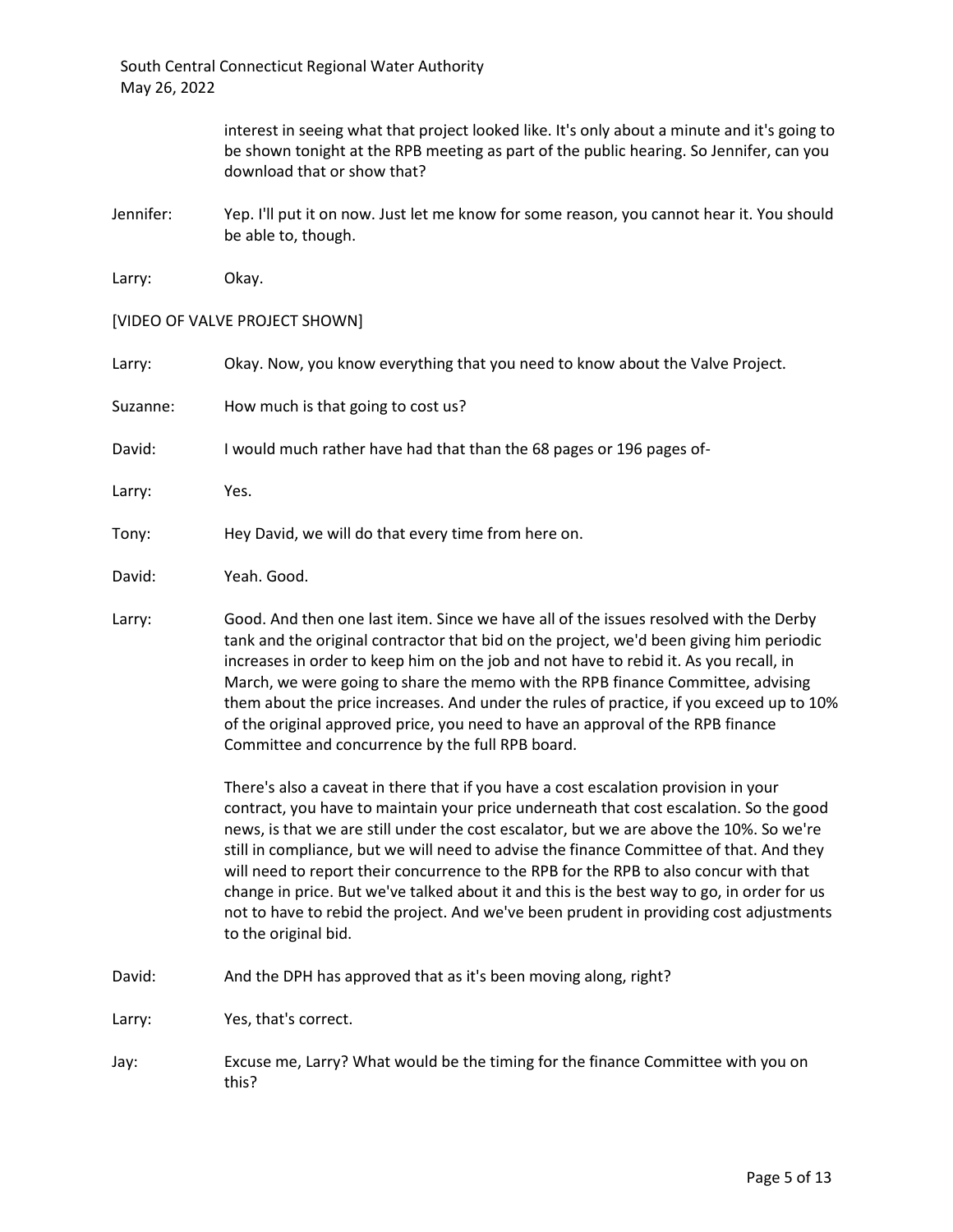- Larry: Well, we will present it to the finance Committee for the June meeting.
- Jay: Okay. All right. We just want to make sure we expedite it. Yes. Okay. Thank you.

David: Thank you, Jay.

- Larry: Thanks, Jay. And that concludes everything that we needed to talk about from a reporting standpoint.
- David: Okay. Any questions of Larry? All right. Then we can move on to RPB Committee meeting reports. And the first one that we would report on, the finance Committee met Monday. We'll have to get a report later from Suzanne on that, I guess. And of course, we'll hear the report tonight as well from the finance chair to the full RBP. And Land Use Committee. Catherine, were you able to go?
- Catherine: I was. The meeting was held on the 11th of May at the [inaudible] Street Garden, which I have passed... I don't know, hundreds of times and didn't know it was there. So that was a treat for me. Mr. Walters from the RWA, who's a senior environmental analyst, provided an overview of the Pollinator Pathway Gardens. And there is one at the [inaudible] Street Garden. It's very interesting. And to understand how the Pollinator Garden was developed and all the various Pollinator Gardens around the RWA properties. And the next thing was as usual, Mr. Triana, John Triana from the RWA, gave a lengthy report, an update on the land we need for the water we use. Our reservoirs as of the May meeting, were very full, 98%. There had been a significant amount of rainfall. Although, we're a little bit below the historic average as of April.

There was an update with respect to our rental houses. One interesting thing, the house in Woodbridge had been vandalized and doors had been stolen. But those were located again, because the stolen doors were stored on our property and therefore, located. As I think everybody knows, the Ives property, that was closed. And there are still some issues with respect to the Skiff Street property and dealing with the town attorney in Hamden to address those.

We did get an update on the various activity with respect to the forestry update. On the recreation side, there is a need to engage some additional seasonal employees for the recreational activities. I'm trying to think. There's a lot here, so I'm trying to just hit some highlights. And everybody seems to be interested in the deer hunt. So the lottery is scheduled to be held or have been held in May. I'm not sure what happened since the last meeting. The mapping and treatment of invasive species continues. And there were a number of additional articles that were shared with committee members. Very interesting meeting. Does anybody have any questions?

David: Seeing none. All right. Thank you, Catherine.

Catherine: Sure.

David: And the Consumer Affairs last Monday, Kevin, were you able to attend?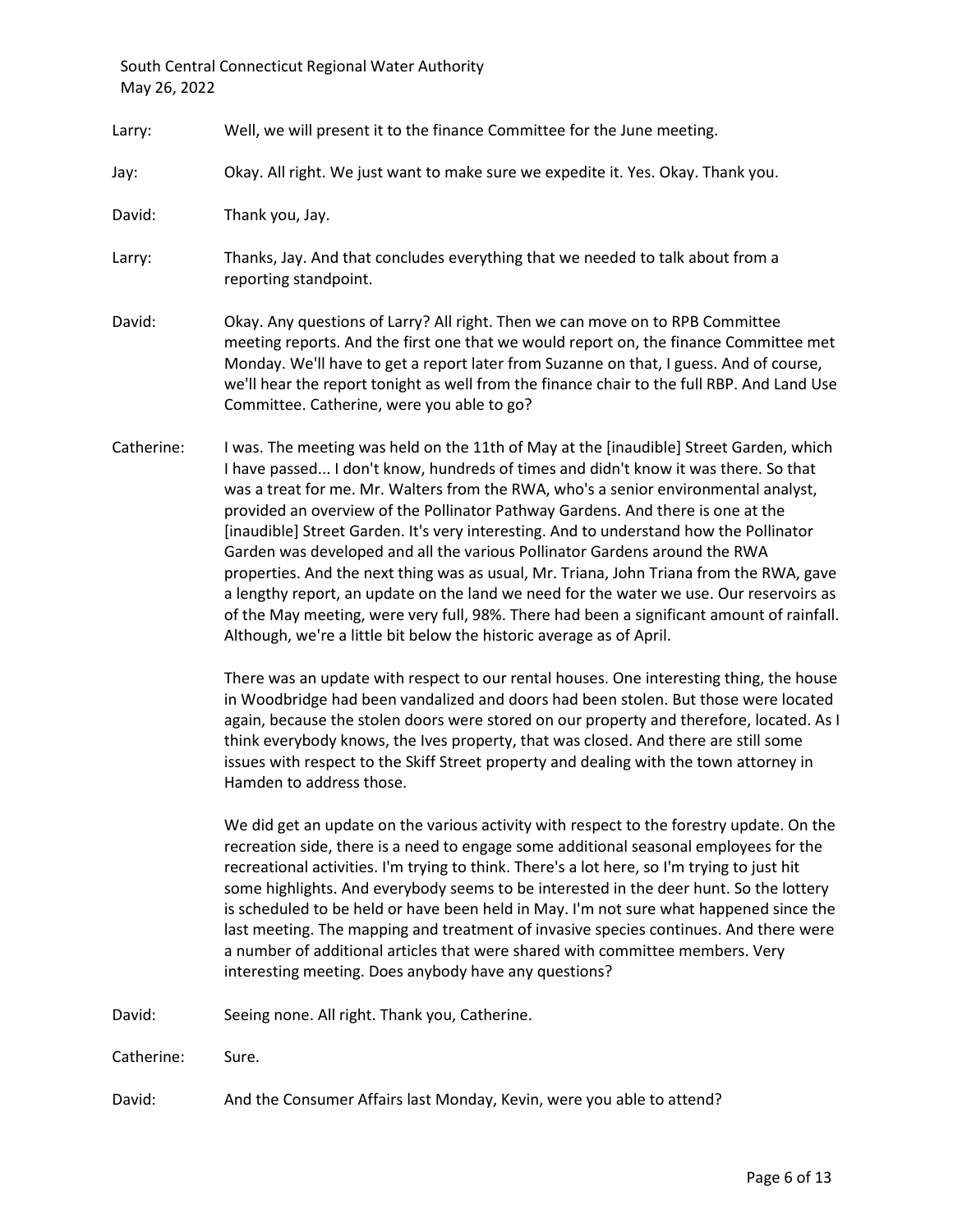Kevin: Yes, I was. The committee heard an update from Mr. Barger, the RWAs Water Quality Manager regarding lead and copper. We've heard updates off and on over the past year or so, who informed the Consumer Affairs Committee the RWA is working with CDM Smith, which is an engineering and consulting firm that has extensive experience with the lead and copper rule revisions and will work with the RWA to develop the plan going forward. As the RWA knows or the Five Member Authority knows, this undertaking as a result of a revision to the federally regulated lead and copper rule and contains various parts and focal areas. The team working on the project consists of about 14 members from the RWA, from various areas within the organization. And currently, the RWA is focusing on service line inventories, which information is due to be submitted to the state in October of 2024. Searching for subcontractors in areas of communications, inventory mapping, field investigation, corrosion control treatment, and the distribution of lead particulate filters.

> Inventory mapping is expected to take the bulk of the time according to Tom, as the team will need to review historical information to determine where pipes are located and address unknowns. Once the information is compiled, it would be converted to electronic format for geographic placement. We've heard some of this or most of this from Mr. Barger as the Five Member Authority. Tom reported that Ms. Kowalski is actively working with... Or reminded everyone that is actively working with the state health department and the Drinking Water State Revolving Fund Program for information on grant and financing opportunities. And Ms. Capone, the RWA's Director of Public Affairs is also working with subcontractors to develop a communication plan for the RWAs municipal partners, schools, daycares, state departments, and all those various entities and stakeholders. And the RWA will also be scheduling meetings with communities to address concerns and answer questions. Next steps, include contacting customers for information, working on public communication and material, which is critical, addressing concerns, developing sample protocols, and searching for funding opportunities and upgrading information technology. So it's a large undertaking that we're aware of. It's good to have the reminder of it.

> The committee was interested in the regulatory responsibilities and requirements, and Tom had answered some questions. The committee has a level of concern about this. Mr. Donofrio reported there's no pending complaints against the RWA from the OCA's perspective. But there is a customer with a billing issue regarding pipe safe, which is close to resolution. And an account in East Haven that he's working with, that's been affected by the recent transition to monthly billing. And that was basically the meeting.

David: All right. Any questions? Thank you, Kevin. Appreciate that. Actually, next item is for us to consider an application. So Jay, we have to say thank you at this point, and we're going to review and consider an application to be sent to you folks. So this time, we have to review that without you.

Jay: Okay. Okay.

David: But we'll see you in a few hours, right?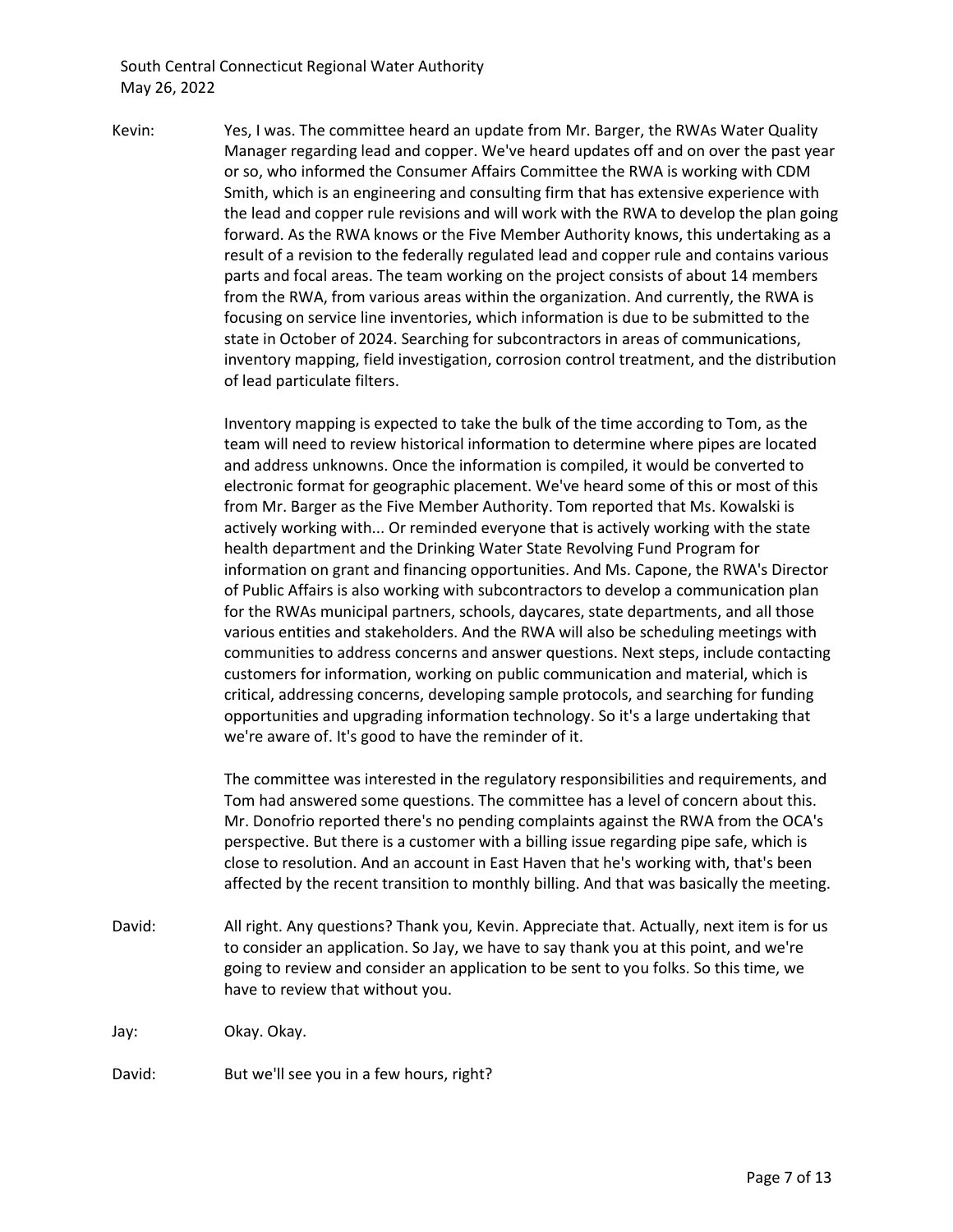| Jay:      | Pardon?                                                                                                                                                                                                                                                                                                                                                                                                                                                                                                                                                                                                                                                                                                                       |
|-----------|-------------------------------------------------------------------------------------------------------------------------------------------------------------------------------------------------------------------------------------------------------------------------------------------------------------------------------------------------------------------------------------------------------------------------------------------------------------------------------------------------------------------------------------------------------------------------------------------------------------------------------------------------------------------------------------------------------------------------------|
| David:    | We'll see you in a few hours.                                                                                                                                                                                                                                                                                                                                                                                                                                                                                                                                                                                                                                                                                                 |
| Jay:      | Exactly. Exactly. I just want to make sure when I go out, I'm going to get back in again<br>later.                                                                                                                                                                                                                                                                                                                                                                                                                                                                                                                                                                                                                            |
| David:    | I think it's a separate link, right Jennifer?                                                                                                                                                                                                                                                                                                                                                                                                                                                                                                                                                                                                                                                                                 |
| Jennifer: | Yes, the RPB meeting. That's a separate link.                                                                                                                                                                                                                                                                                                                                                                                                                                                                                                                                                                                                                                                                                 |
| Jay:      | Oh, it's a separate link?                                                                                                                                                                                                                                                                                                                                                                                                                                                                                                                                                                                                                                                                                                     |
| Jennifer: | Yeah.                                                                                                                                                                                                                                                                                                                                                                                                                                                                                                                                                                                                                                                                                                                         |
| Jay:      | Okay.                                                                                                                                                                                                                                                                                                                                                                                                                                                                                                                                                                                                                                                                                                                         |
| Jennifer: | Okay.                                                                                                                                                                                                                                                                                                                                                                                                                                                                                                                                                                                                                                                                                                                         |
| Jay:      | I'll take care of that.                                                                                                                                                                                                                                                                                                                                                                                                                                                                                                                                                                                                                                                                                                       |
| Jennifer: | Okay.                                                                                                                                                                                                                                                                                                                                                                                                                                                                                                                                                                                                                                                                                                                         |
| Jay:      | Thank you.                                                                                                                                                                                                                                                                                                                                                                                                                                                                                                                                                                                                                                                                                                                    |
| David:    | Thank you.                                                                                                                                                                                                                                                                                                                                                                                                                                                                                                                                                                                                                                                                                                                    |
| Jay:      | Let me just It was a very good meeting and I enjoyed it and I thank everybody that<br>participated, too on the RWA.                                                                                                                                                                                                                                                                                                                                                                                                                                                                                                                                                                                                           |
| David:    | Thank you. It was nice to have you again.                                                                                                                                                                                                                                                                                                                                                                                                                                                                                                                                                                                                                                                                                     |
| Jay:      | Thanks.                                                                                                                                                                                                                                                                                                                                                                                                                                                                                                                                                                                                                                                                                                                       |
| David:    | All right. And let's see. So with that, I don't know. Do I hand it over to Larry for some<br>opening comments or go right to Prem and Dana? How do you want to do this?                                                                                                                                                                                                                                                                                                                                                                                                                                                                                                                                                       |
| Larry:    | Sure. I'll make a few opening comments and Prem can backfill it, but we're excited to<br>present to you the CIS application. Prem, Dana, and her team have been working long<br>and hard for really, almost close to the past year to come up with the recommendation<br>that will be presented today. And even though they'll be talking about four vendors,<br>remember this is really not about vendor selection, this is about a solution that's being<br>presented. It just so happens that the vendor selected happens to have the solution. So<br>don't think of it as a vendor selection per se. This is really about the project.<br>did a cood igh and house looked at it from an efficiency standagint, as well as |
|           |                                                                                                                                                                                                                                                                                                                                                                                                                                                                                                                                                                                                                                                                                                                               |

So they did a good job and have looked at it from an efficiency standpoint, as well as analyzing the true costs of not only keeping the current program, but also implementing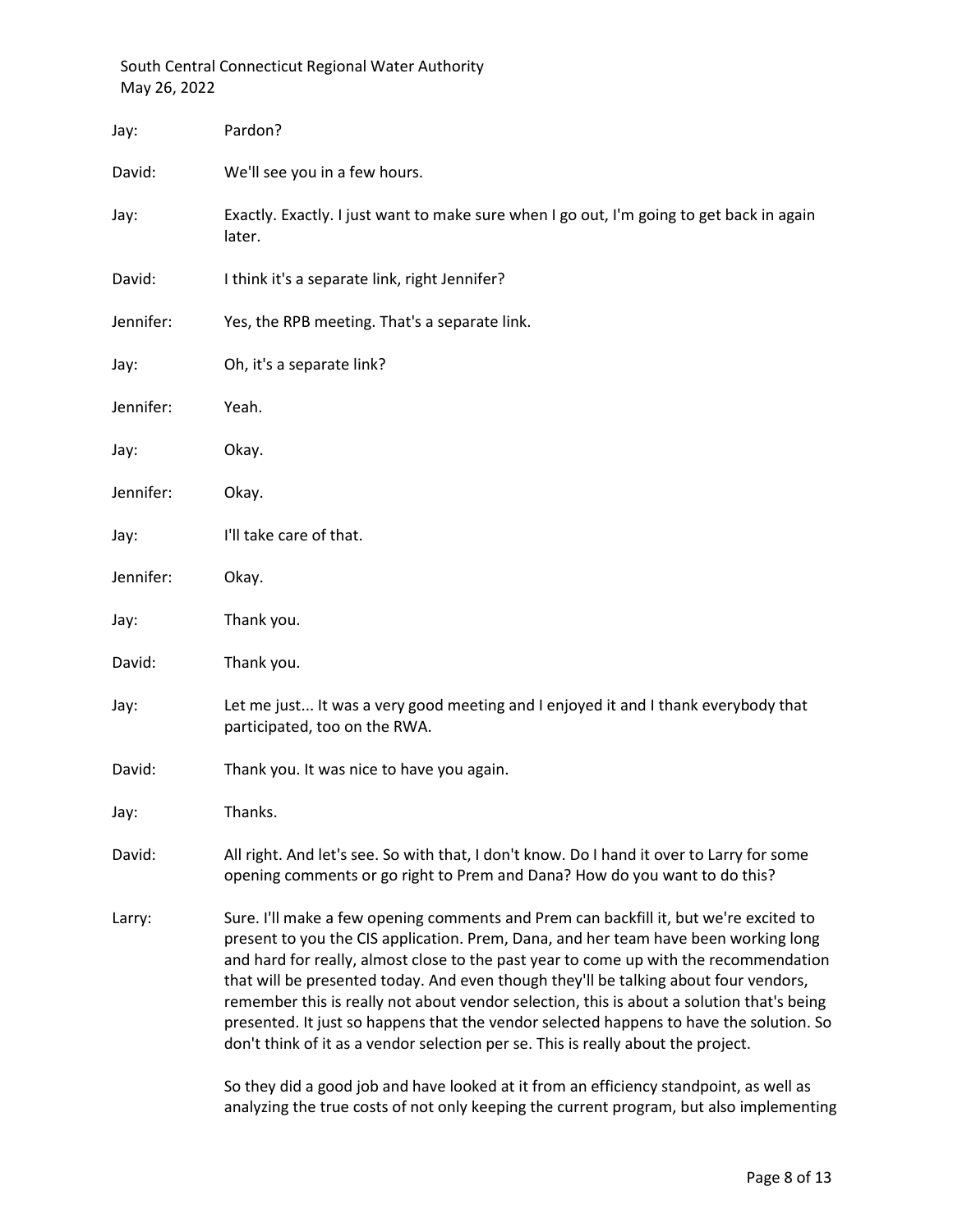the new one and the savings that will be derived going forward. And the [inaudible] of urgency that's been created by some changes at the SAP Organization. Glad to have Steve Wenke with us today, who's with AAC. Partner that Dana worked with closely both previously, as well as when we took up this new look at replacing the CIS system. So thanks Steve for all the work that you and your team did in helping us evaluate the right solution. So thank you for that. So with that, I'll ask Prem if he has anything to add. And otherwise, we'll go right to Dana. So Prem?

Prem: Thank you, Larry. Thank you for the great introduction there. Couple things from my end, just to add to Larry's comments. One of the key things that we always talk about as CIS being a technology project, I just want to reiterate that this is a business project, right? So we should be having that lens because we have our cash reduced to \$130 million from business standpoint. And a couple of the things like Larry mentioned, we looked at all angles and all aspect of it from also perspective of resources that we talk about quite a bit, in terms of the involvement of the resources on our side. A lot of sensitivity there and the team did a great job in pulling all of the needs of our side, in terms of resources. And there's been a lot of focus on this application on change management training, the whole change on the culture.

> So I'd like to add some of those pieces where typically, those are forgotten when it comes to projects, especially when it's been looked as a technology project. So I just wanted to kind of base it over to what Larry mentioned. So great application, almost I would say last September till now. So a lot of work went in from a lot of team members here. So that being said, I'll hand it over to Dana. And as we go, one request I do have, please do stop us if you see any questions. This is an interactive session, so I don't want it to be a presentation only. Please stop us if you have questions and it'll be more a conversation. So with that, Dana, you could take it away.

- Dana: Thank you. Thank you, Larry and Prem. I appreciate the introduction and some of the background for the board members. I appreciate the opportunity to present these customer information system project application for your review and approval. As Larry mentioned, we do have Steve Wenke, as well as members of the CIS project team with us to help address questions as they might arise. Again, welcoming participation throughout the presentation.
- David: Dana, did you want to go into executive session?
- Dana: We did. Sorry. Do you need me to do something special for that?
- David: Is it for the whole presentation? Because it's intertwined throughout there, the confidential information.

Dana: Yes, it is.

David: Okay. Well, then I will entertain a motion to go into executive session for the purposes of discussing this application and related security, private and business matters.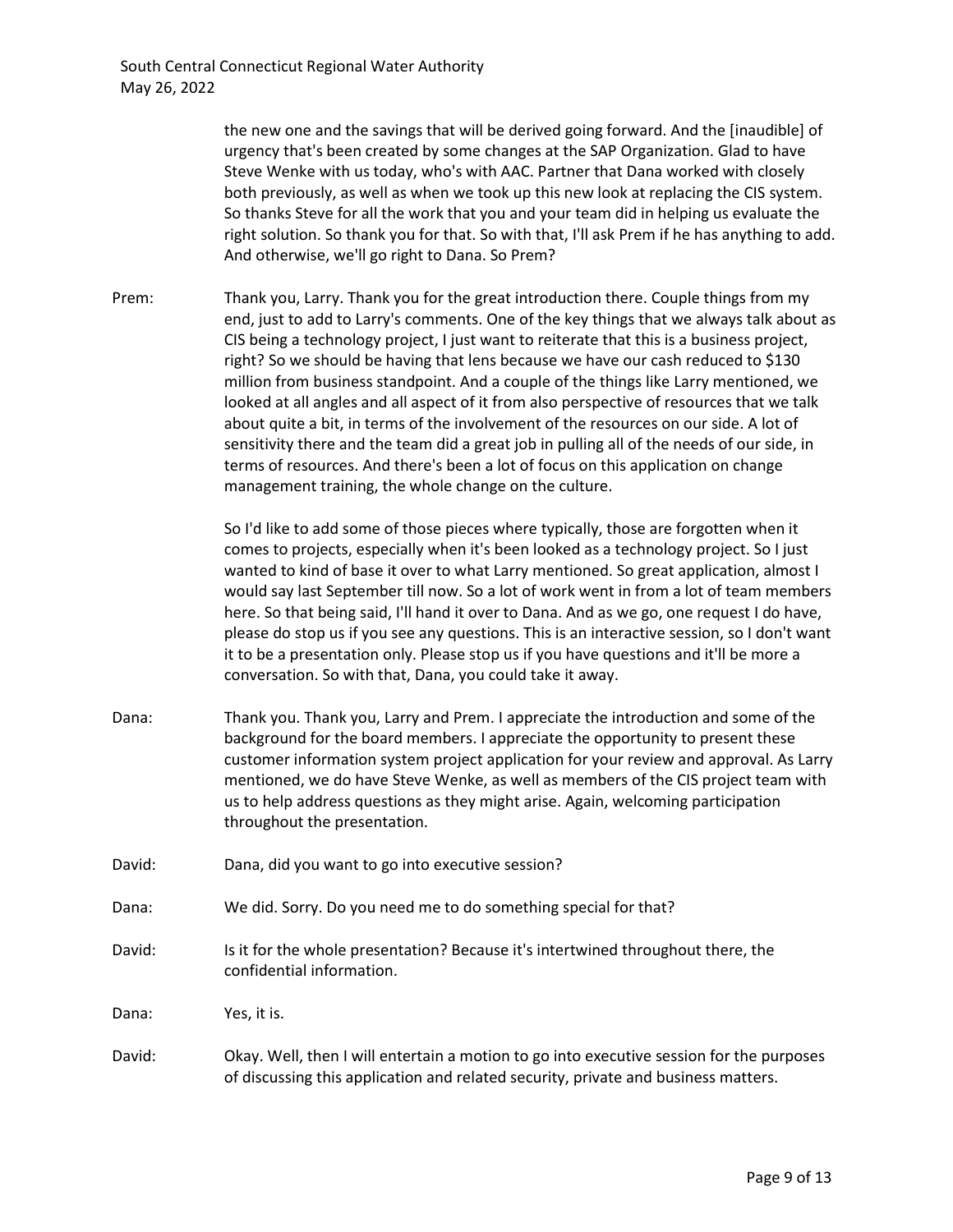Kevin: Moved. David: Inviting the senior executive team and presenters. So moved by Kevin, seconded by Catherine, all those in favor signify by saying "aye". Kevin: Aye. [EXECUTIVE SESSION FROM 2:51 P.M. TO 4:17 P.M.] David: The four members present in voting for a project to implement a comprehensive customer information system, there are motions before us to put on the floor for our consideration. If somebody would like to move those to the floor, we can have a discussion. Catherine: Is it your desire to address everything at once? David: I think so, because it's interrelated. You really can't move the project forward without approving the protected information and all that, so I think it would be nice if we have one motion that approved all the necessary documents. Catherine: I'm happy to move the approval of all documents necessary for the CIS project. David: Is there a second? Suzanne: I'll second that motion. David: All right. Thank you. Discussion? We've had a robust discussion and executive session because of the sensitive nature of this information and the security, absolutely necessary and negotiations with potential contractors and all, but now public session. Are there comments or favor or opposed or questions? Suzanne: I was willing to second the motion because I feel like the team that presented to us the information that gave the rationale, the due diligence, and the explanation of the financial impact of the project. I found them to be highly prepared, highly convincing, and really have done their homework. And I appreciate that a lot. This is not an easy project, but I do think that they've set the groundwork to be successful, and the work will only begin once we've actually gotten past the point of approval. So the hard work hasn't even started yet, but I think they've really done a good job. David: Thank you. Questions or comments? Suzanne: And the only thing is I would like my follow up information, because the only thing that feels a little heavy is the one piece that we talked about. So I'd like to see that right now. David: I have that as an action item, Suzanne. Thank you.

Suzanne: Thank you.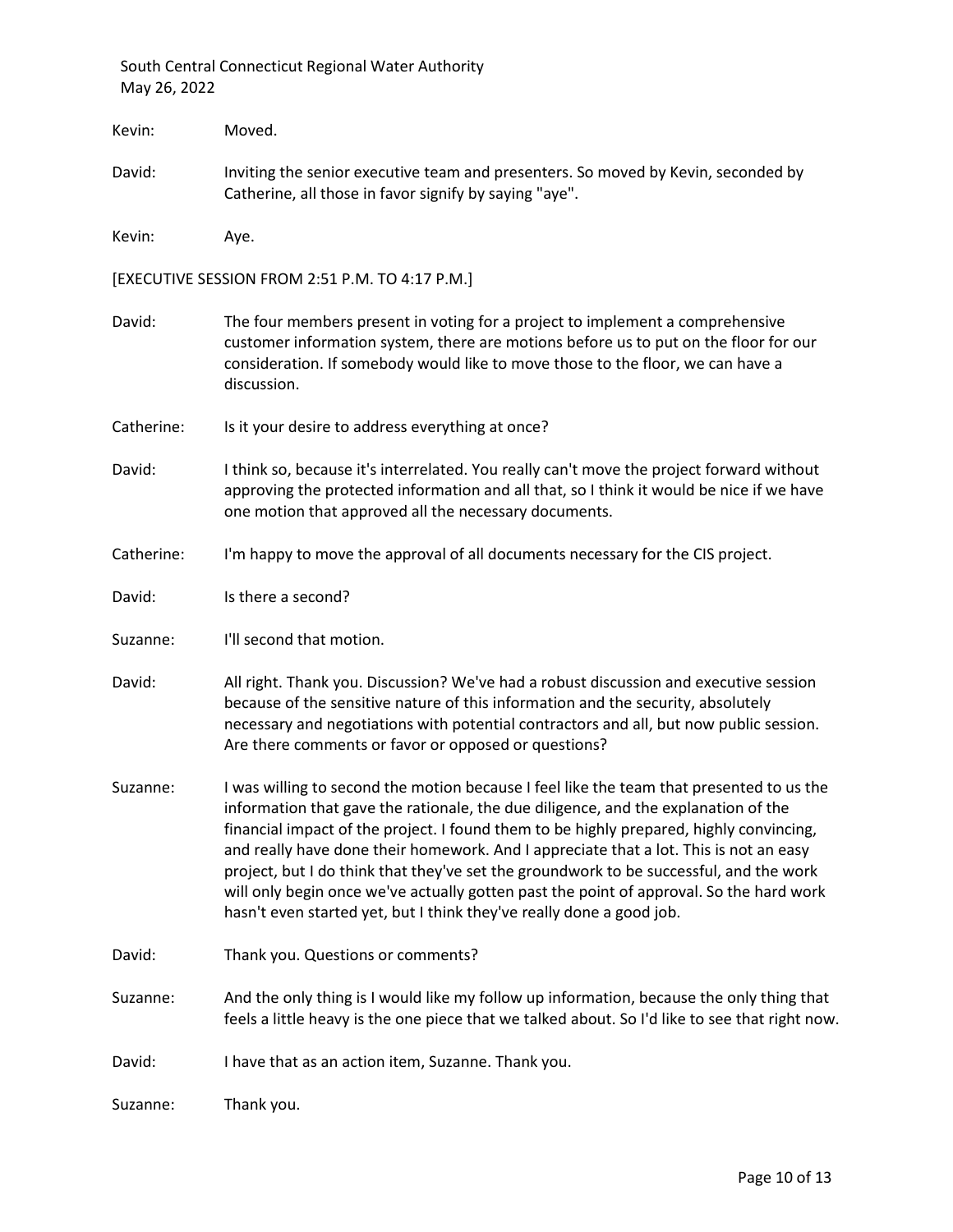David: All right. Thank you Jennifer, for moving it to so I can see people. All right, any other questions or comments? I think Suzanne summarized my thoughts fine. And I'm not going to add to the and prolong the discussion. It's something that we're prepared for as the authority and would like to support asking the RPB for their approval to move forward.

Catherine: I agree as well.

David: Thank you. Good. Thank you.

Dana: Thank you very much. Appreciate all the time and input. Thank you.

David: All right. [inaudible] you ready to vote? All those in favor, signify by saying aye. [crosstalk] I heard Tony. Did I hear I thank you. Okay. I heard Kevin. I didn't hear Tony. All right. Very good. So passed unanimous. So I'm going to ask that we recess and once a year we have this where we don't adjourn until after the RPB meeting, because we are going to take into account their comments to us regarding the ONM and the capital budgets. I will tell you, and I'm sure we all saw because Jennifer uploaded them for us, that their motion that is prepared for them is favorable, as well as the comments from the OCA are favorable to the job that Larry and the team have done with putting the budget together, and I think our comments were favorable as well.

> When we met for five or six or seven hours, I forgot what it was, to review the budgets and have our meeting, and then the two meetings with the RPB committees were mostly favorable and there were some questions that were able to be addressed and concerns. And so I'm expecting tonight that the RPB will approve that motion and then we'll meet very quickly just when they adjourn and vote, actually send them to the trustee and move forward. So, Catherine, question?

- Catherine: Sure. Are we going to meet in the same teams meeting?
- David: I'm just going to ask that of Jennifer. How are we going to meet tonight when they're done?
- Jennifer: When they're done, I'll just stop the recording and I'll start a new one. And then I'll just take that piece and add it to this meeting.
- David: So we will stay on their meeting or do we go back into, oh, we'll stay on their meeting then?
- Jennifer: Yeah, just you can just stay on there.
- David: Okay. All right. I originally was going to go in person because I report to them, but I decided not to. I think they don't need many people in that room. And so they have to have it in person because it was noticed that way for the public hearing, but I think we're all going to be on Zoom. And so please plan to stay, RP authority members. Please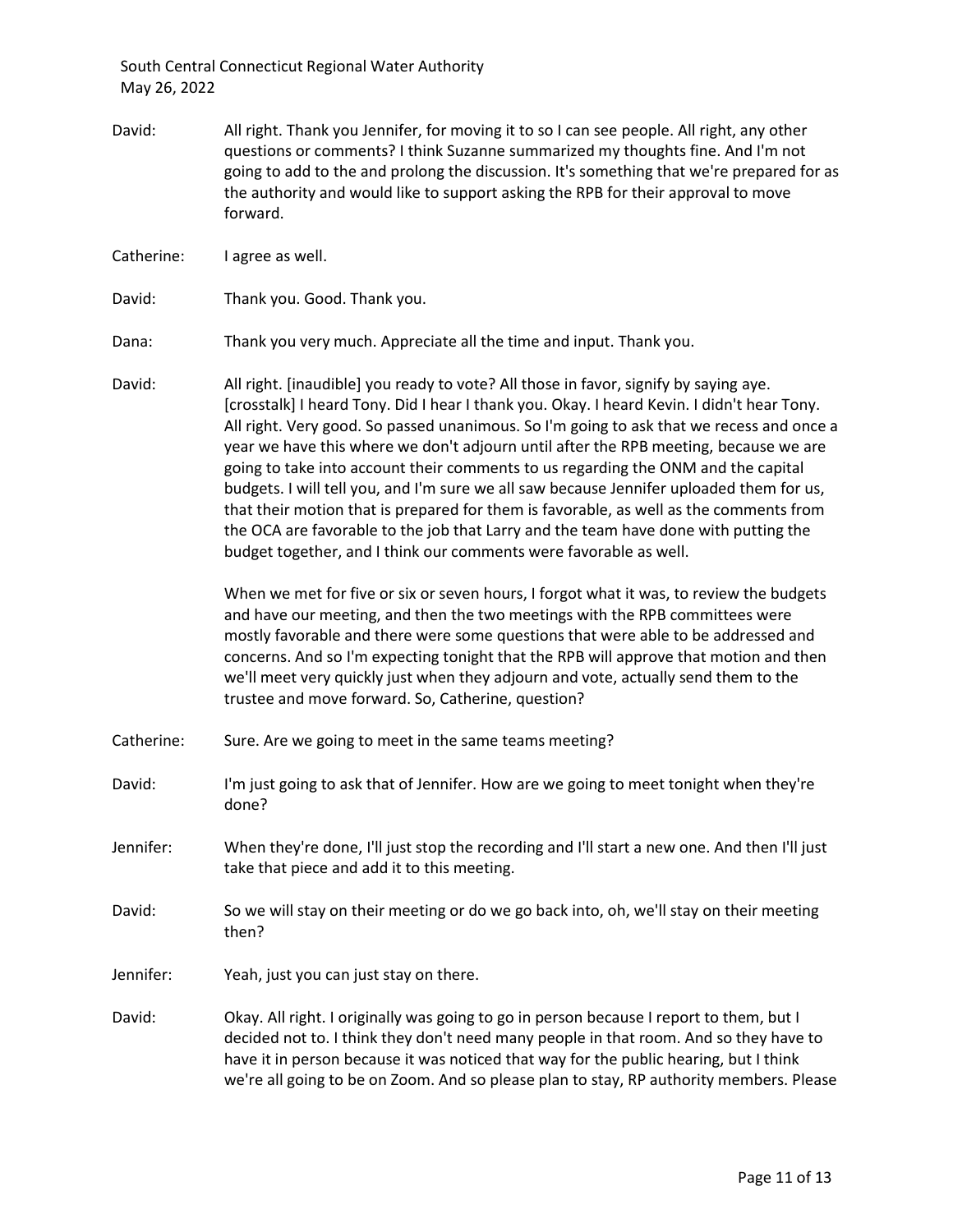plan to stay after the adjournment. And after they all say goodbye to each other and the usual chit chat at the end and then we'll have our quick brief meeting. Okay?

All right, folks. So we are in recess until the end of the RPB meeting.

[AUTHORITY RECESS FROM 4:20 P.M. TO 7:40 P.M.]

| David:     | I will reconvene the authority meeting, all members are present. The last item on the<br>agenda  Let me open the agenda.                                                                                                                                         |
|------------|------------------------------------------------------------------------------------------------------------------------------------------------------------------------------------------------------------------------------------------------------------------|
| David:     | There is the approval of the fiscal year '23 budget and [inaudible] filing with the trustee.<br>We have heard input from the RPB and their positive comments. We heard OCA. We<br>have prolonged meeting and review, what is your pleasure folks?                |
| Tony:      | I move the adoption of the budget.                                                                                                                                                                                                                               |
| David:     | Is there a second?                                                                                                                                                                                                                                               |
| Kevin:     | Second.                                                                                                                                                                                                                                                          |
| David:     | Is there a discussion? Longer than the seven hours we had a few weeks ago and the<br>eight hours of meetings with the two committees. Sensing you're ready to vote and go<br>home for the night. All those in favor of adopting the budget as presented say aye. |
| Tony:      | Aye.                                                                                                                                                                                                                                                             |
| Suzanne:   | Aye                                                                                                                                                                                                                                                              |
| Catherine: | Aye.                                                                                                                                                                                                                                                             |
| Kevin:     | Aye.                                                                                                                                                                                                                                                             |
| David:     | Aye.                                                                                                                                                                                                                                                             |
| David:     | I heard all Ayes. Very good, all give of us. Thank you so much. Who wants to move to<br>adjourn?                                                                                                                                                                 |
| Suzanne:   | I'll move to adjourn.                                                                                                                                                                                                                                            |
| Catherine: | I'll second.                                                                                                                                                                                                                                                     |
| David:     | First and second. All those in favor, signify by saying aye.                                                                                                                                                                                                     |
| Tony:      | Aye.                                                                                                                                                                                                                                                             |
| Suzanne:   | Aye.                                                                                                                                                                                                                                                             |